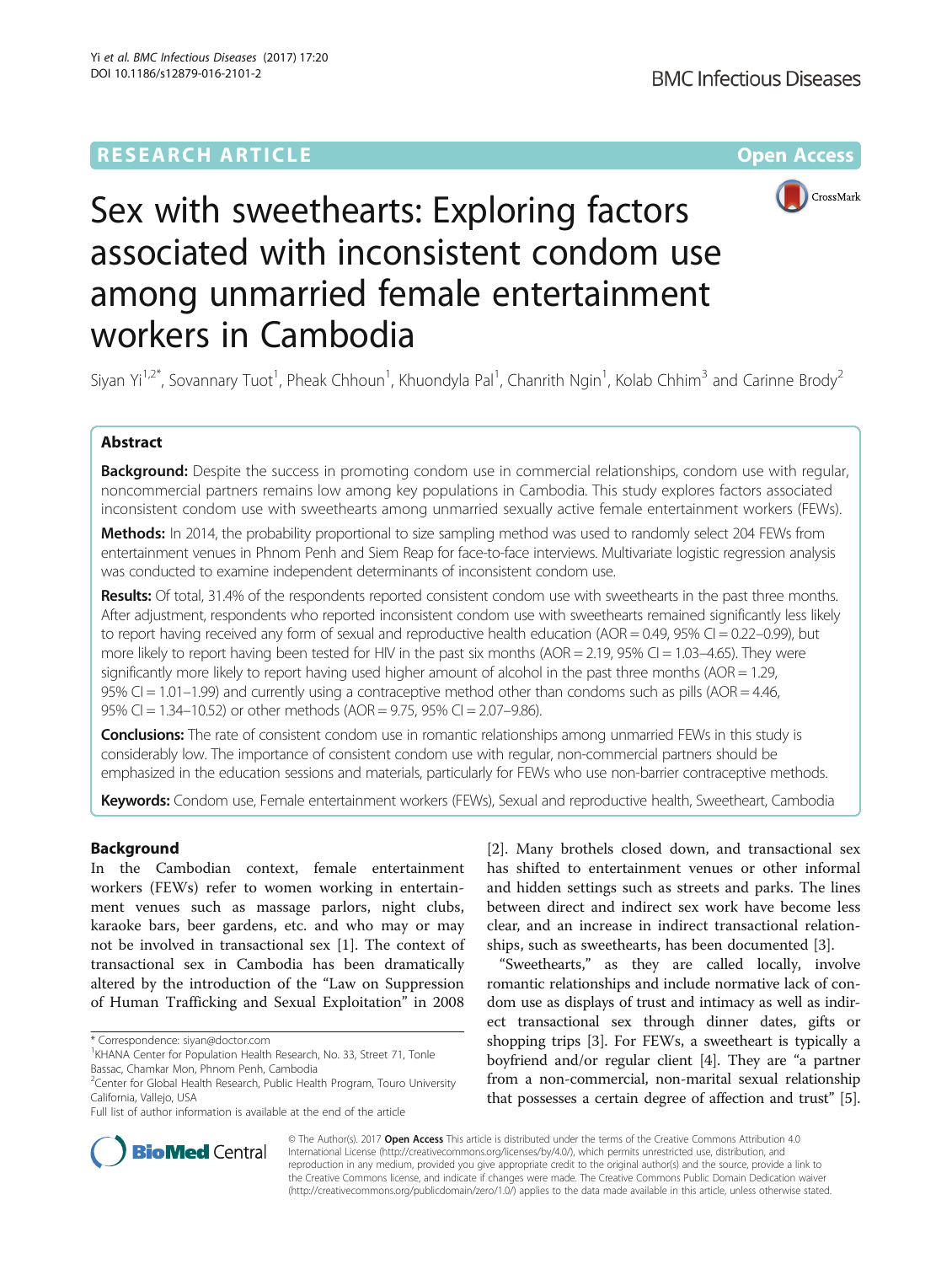A sweetheart could give regular gifts and other forms of support. Anecdotal evidence indicates that many sweet-hearts of FEWs are previous clients [[6](#page-7-0), [7\]](#page-7-0). Their relationship has become intimate over time, which enables a client to become a regular client and then a sweetheart. Some sweethearts become FEWs' cohabitating partner or spouse [\[6](#page-7-0), [7\]](#page-7-0).

Marginalized communities had been affected by the global financial crisis in 2008, which led to the closure of several garment factories, with anecdotal evidence indicating that a number of female garment workers became workers in the entertainment industry. The National Center for HIV/AIDS, Dermatology and STD (NCHADS) estimated that there were 35,000 FEWs in Cambodia in 2012, of whom 60% were living in Phnom Penh [[5\]](#page-7-0). In a 2012 study, all FEWs reported multiple, concurrent partners, including clients and sweethearts [[4\]](#page-7-0). The number of clients for FEWs ranged from four to five a day—particularly for FEWs who worked in massage parlors and brothels—to one a month [\[4](#page-7-0)]. A 2010 assessment reported that FEWs were most likely to have recent sex with a client (38%), compared to a sweetheart (31%) or spouse (24%) [\[8](#page-7-0)]. On living arrangements, 7% of FEWs lived with a sweetheart [\[8\]](#page-7-0).

The number of FEWs who have sweethearts is high, and most of them have active sex with their sweethearts. A 2015 study revealed that 60% of FEWs reported having one or more sweethearts in the past year, and about 85% of those with sweethearts reported having sex with them in the past three months [\[5](#page-7-0)]. In the 2010 assessment, about 20% of FEWs had sweethearts only in the past three months [\[8\]](#page-7-0).

While the dramatic reduction of HIV prevalence in the general population was a cause for celebration in Cambodia, a great deal of challenges remain in reducing the prevalence of HIV and sexually transmitted infections (STIs) as well as in addressing other sexual and reproductive health (SRH) issues among FEWs who engage in transactional sex [\[9\]](#page-7-0).

FEWs are at increased risk of both HIV/STI infections and poor SRH outcomes because of their high likelihood of involvement in direct or indirect transactional sex [[1](#page-7-0)]. A recent study reported that HIV prevalence among this group is alarmingly high at 9.8% [[10](#page-7-0)], compared to 0.6% in the general population [[9\]](#page-7-0). According to the midterm data of the Sustainable Action against HIV and AIDS in Communities (SAHACOM) project, which provides comprehensive HIV and SRH services to FEWs in Cambodia, approximately 40% of FEWs reported having at least one STI symptom in the past three months [[11](#page-7-0)]. Moreover, we recently found that 54% of FEWs reported at least one induced abortion during their lifetime, and 33% while working as a FEW [[12](#page-7-0)]. The rates of consistent condom use with commercial and non-commercial partners in the past three months were 79 and 31%, respectively [[13](#page-7-0)]. Through

the five years of the SAHACOM lifespan, the rates of condom use with both commercial and non-commercial partners were not appreciably improved [\[12\]](#page-7-0). Inconsistent condom use with non-commercial partners among FEWs signifies a need for refinement in interventions, given their ubiquitous practice of having such partners and their high HIV prevalence.

Exploring factors associated with inconsistent condom use with non-commercial partners among FEWs is important for prevention programs to eliminate new HIV infections and improve SRH outcomes such as STIs, unwanted pregnancies and subsequent induced abortions. Several studies have been conducted to explore factors associated with condom use among female sex workers (FSWs) in different settings. Guided by the Health Belief Model, Zhao and colleagues found that in China condom use was associated with self-efficacy and perceived benefits, and lack of use was associated with perceived barriers to condom use [[14\]](#page-7-0). Excessive alcohol drinking has been found to be associated with both unprotected sex and a history of STIs among FSWs in China [[15](#page-7-0)] and Uganda [\[16](#page-7-0)]. In Bolivia, women who used nonbarrier modern contraception were less likely to consistently use condoms with non-commercial partners than non-users [\[17\]](#page-7-0). In terms of sexual behaviors, the risk of inconsistent condom use decreased when the number of sexual partners increased [\[18\]](#page-7-0).

FEWs in the wake of the brothel ban in Cambodia are a mixed population of women who might be involved in direct or indirect sex work, while also have romantic relationships. The lifestyle of FEWs thus is unique to the Cambodian context, and their sexual activities are more complex than the lifestyles and behaviors of FSWs in other countries. While evidence that reports factors associated with condom use among FSWs is important, there is a need to understand determinants of condom use among FEWs in Cambodia. Most studies of condom use among FSWs examined commercial relationships [[14, 16](#page-7-0), [18\]](#page-7-0), while the rates of consistent condom use with non-commercial partners are low and have remained low in the past several years in almost all settings, including Cambodia [[12, 13](#page-7-0), [19](#page-7-0), [20\]](#page-7-0). This study was therefore conducted to explore factors associated with inconsistent condom use with sweethearts among FEWs in Cambodia. In our study, we defined commercial partners or clients as those who paid (either money or a gift) for sex with FEWs but did not engage in a romantic relationship, while we connoted noncommercial partners or sweethearts of FEWs by following the preceding elaboration.

# Methods

This study was conducted as part of the impact evaluation of the SAHACOM project. Data were derived from the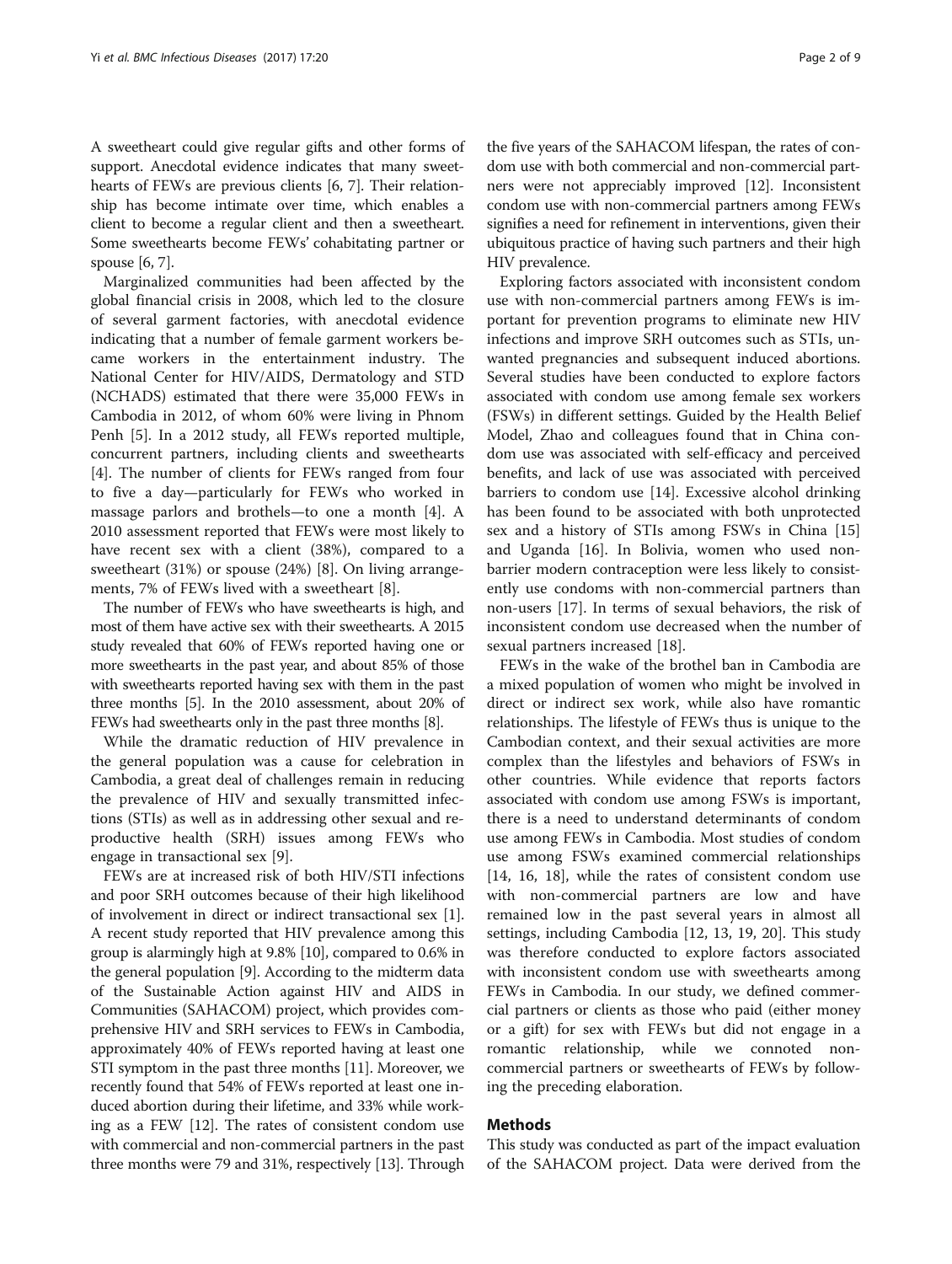end-line survey conducted in April and May 2014. Details of this survey have been published elsewhere [\[12, 13](#page-7-0)].

#### Participants and sampling

Face-to-face interviews were conducted with 667 FEWs randomly selected from entertainment venues under the program coverage of the SAHACOM project in Phnom Penh and Siem Reap. The population of FEWs in these two provinces represented approximately 70% of the total population of FEWs in Cambodia. The probability proportional to size sampling method was used to decide the number of FEWs in each province, and venues were then randomly selected. A proportionate number of participants were randomly selected from a name list of FEWs of each selected venue. A FEW would be included in the study if she was: (1) biologically female, (2) at least 18 years of age, (3) able to present herself on the day of the interview and (4) able to provide consent to participate in the study.

# Data collection training and procedure

All interviewers and field supervisors were trained for three days. The training covered a review of the study protocol, informed consent process, interview techniques and confidentiality. The research teams were also equipped with quality control and problem solving skills. Regular review sessions were encouraged to be performed among research team leaders and interviewers to follow up the progress and communicate any issues occurring during the data collection.

## Questionnaire development

A structured questionnaire was initially developed in English, translated into Khmer and back-translated into English. A pilot study was conducted among a random sample of 20 FEWs, and the questionnaire was modified accordingly.

The questionnaire was developed using existing tools from previous studies with same population [\[11\]](#page-7-0), the 2010 Demographic and Health Survey in Cambodia [\[21](#page-7-0)], as well as from other relevant studies in Cambodia [\[22](#page-7-0)–[24](#page-7-0)]. Socio-demographic characteristics included marital status, age, formal education, average monthly income, living arrangements, types of venues at which they were working and duration of time they had worked in the entertainment industry and at their current establishment.

Several questions were employed to measure sexual behaviors and condom use in different types of sexual relationships in the past three months. The variables included the number of sex partners (both clients and sweethearts) and condom use with both types of sex partners. Condom use was measured using a scale with six-point response options ranging from (1) "always" to (6) "never." Those respondents who answered "always" to the

questions were labeled as consistent condom users. Respondents were also asked if they were able to find condoms when needed in the past three months  $(0 = no, 1 = yes)$ .

Regarding substance use, participants were questioned about the use of alcohol (at least a full glass of beer, wine or liquor) and illicit drugs (including methamphetamine, heroin, ecstasy, inhalants, cocaine or marijuana) in the past three months. Response options were yes or no. Those who reported drinking alcohol in the past three months were also questioned about the average amount they drank per day (number of cans for beer and glasses for wine). We also collected information on the history of contraceptive use, pregnancy, induced abortion and STIs as well as HIV and SRH education they had received in the past six months.

To measure mental health, we adapted a short version of the General Health Questionnaire (GHQ-12) [\[25\]](#page-7-0) with four response options of " $0 =$  less than usual," " $1 =$  no more than usual," " $2$  = rather more than usual" or " $3$  = much more than usual." The scoring method '0-0-1-1' was used because it is believed to reduce any biases caused by respondents who tend to choose responses 0 and 3 or 1 and 2 [\[26\]](#page-7-0). To measure the level of mental disorder, the mean score for the study population  $[4.1 (SD = 2.7)]$  was used as the cut-off; scores above 4 were considered "high", and 4 or below were considered low [[27](#page-7-0)]. The Cronbach's  $\alpha$  of GHQ-12 scale among FEWs in this study was 0.70.

A 12-item scale was adapted from a previous study to assess HIV knowledge [\[28](#page-7-0)]. The response options were  $'0 = No'$ ,  $'1 = ves'$  or  $'2 = don't know.'$ . The total score of the scale was the sum of correct responses, with 'don't know' responses scored as incorrect. The Cronbach's α of this scale among FEWs in this study was 0.72.

## Data analyses

EpiData version 3 was used for double data entry (Odense, Denmark). Data analyses were performed taking into account the sampling weight of sampling-size differences of FEWs population although the sampling design was self-weighted within each site [[29](#page-7-0)]. In bivariate analyses, Student's  $t$ -test was used for continuous variables, and Chi-square test or Fisher's exact test was used as appropriate for categorical variables to compare socio-demographic characteristics, sexual behaviors, history of SRH, substance use, HIV knowledge and mental health (GHQ12) among respondents who reported consistent condom use and inconsistent condom use with one or more sweethearts in the past three months. A multivariate logistic regression model was developed. We simultaneously included all variables associated with condom use in bivariate analyses at a level of  $p < 0.2$  in the model. Adjusted odds ratio (AOR), 95% confidence intervals  $(CI)$  and *p*-values were calculated. Two-sided  $p$ -value <0.05 was used to determine statistical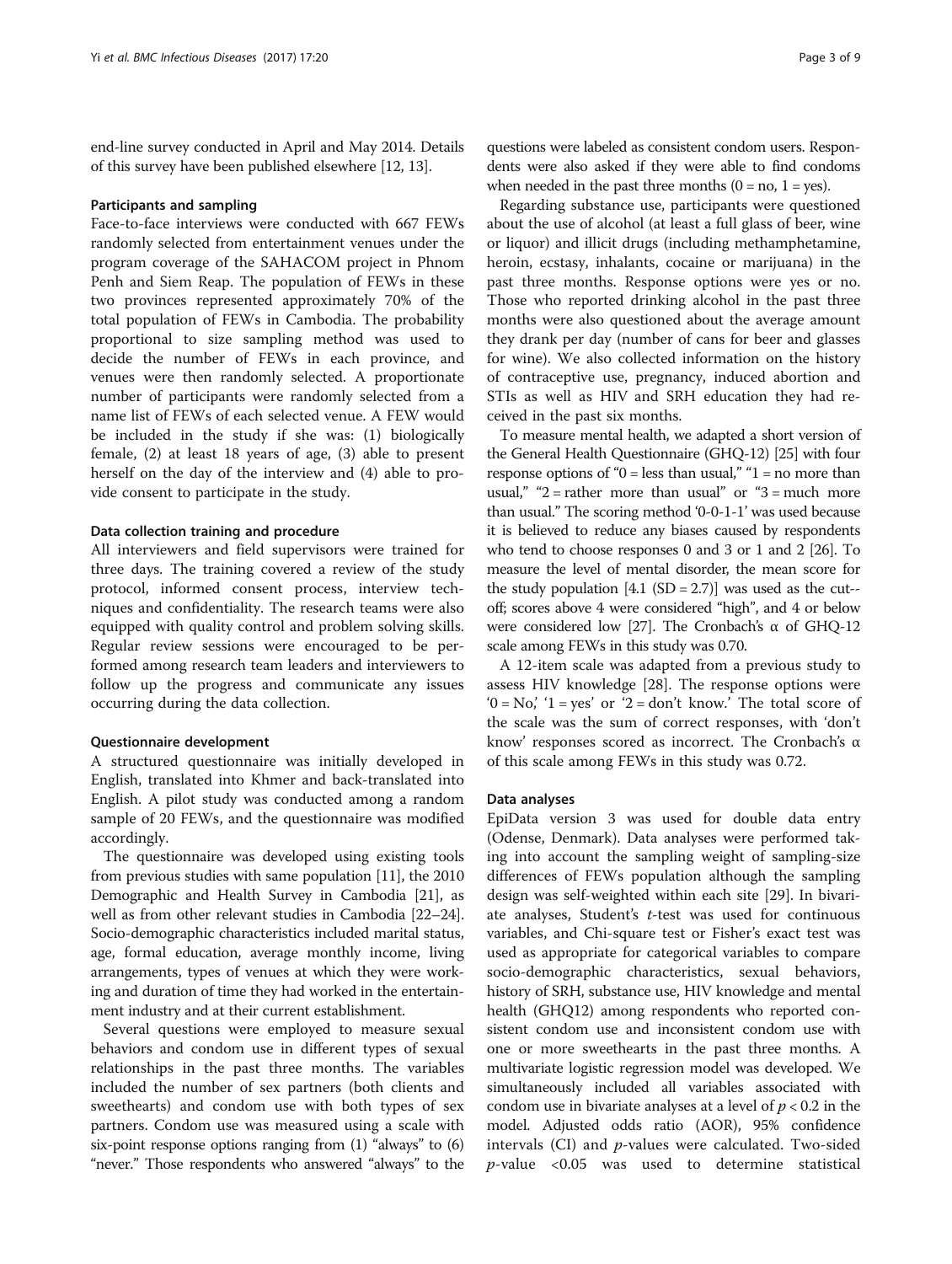<span id="page-3-0"></span>significance. SPSS version 22 (IBM Corporation, New York, USA) was used for all analyses.

## Results

# Characteristics of respondents

This study included 204 FEWs (30.6% of the total sample) who reported having sexual intercourse with one or more sweethearts in the past three months, with a mean age of  $25.7$  years (SD =  $5.4$  years). Only  $31.4\%$ 

reported consistent condom use with their sweethearts in the past three months. As shown in Table 1, the majority (77.9%) of the respondents were recruited from Phnom Penh, and more than two-thirds worked in Karaoke parlors (53.9%) and restaurants (25.5%). The rate of consistent condom use was significantly higher among respondents who reported working in the entertainment industry for less than 28 months (37.1 vs. 21.4%,  $p = 0.02$ ), and in the current establishment for less than 18 months (36.0 vs.

Table 1 Comparisons of characteristics of female entertainment workers who reported consistent and inconsistent condom use with sweethearts

| Socio-economic characteristics                                   | Total<br>$(n = 204)$ | Condom use in the past 3 months |                            |                         |  |
|------------------------------------------------------------------|----------------------|---------------------------------|----------------------------|-------------------------|--|
|                                                                  |                      | Consistent<br>$(n = 64)$        | Inconsistent ( $n = 140$ ) | $p$ -value <sup>*</sup> |  |
| Province                                                         |                      |                                 |                            | 0.97                    |  |
| Phnom Penh                                                       | 159 (77.9)           | 50 (31.4)                       | 109 (68.6)                 |                         |  |
| Siem Reap                                                        | 45 (22.1)            | 14(31.1)                        | 31 (68.9)                  |                         |  |
| Mean age (in year)                                               | $25.7 \pm 5.4$       | $25.3 \pm 5.2$                  | $25.9 \pm 5.4$             | 0.47                    |  |
| Years of formal education completed                              | $6.4 \pm 2.9$        | $6.0 \pm 2.6$                   | $6.6 \pm 3.0$              | 0.17                    |  |
| Currently place of employment                                    |                      |                                 |                            | 0.79                    |  |
| Karaoke parlor                                                   | 110 (53.9)           | 33 (30.0)                       | 77 (70.0)                  |                         |  |
| Restaurant                                                       | 52 (25.5)            | 16 (30.8)                       | 36 (69.2)                  |                         |  |
| Other                                                            | 42 (20.6)            | 15(35.7)                        | 27 (64.3)                  |                         |  |
| Working duration in this career <sup>t</sup>                     |                      |                                 |                            | 0.02                    |  |
| < 28 months                                                      | 132 (65.3)           | 49 (37.1)                       | 83 (62.9)                  |                         |  |
| $\geq$ 28 months                                                 | 70 (34.7)            | 15(21.4)                        | 55 (78.6)                  |                         |  |
| Working duration for the current establishment <sup>†</sup>      |                      |                                 |                            |                         |  |
| $<$ 18 months                                                    | 139 (68.5)           | 50 (36.0)                       | 89 (64.0)                  |                         |  |
| $\geq$ 18 months                                                 | 64 (31.5)            | 14(21.9)                        | 50 (78.1)                  |                         |  |
| Mean monthly income (in US\$)                                    | $232 \pm 155$        | $238 \pm 168$                   | $229 \pm 149$              | 0.71                    |  |
| Received HIV education (in past 6 months)                        |                      |                                 |                            | 0.35                    |  |
| No                                                               | 60 (29.4)            | 16(26.7)                        | 44 (73.3)                  |                         |  |
| Yes                                                              | 144 (70.6)           | 48 (33.3)                       | 96 (66.7)                  |                         |  |
| Tested for HIV in the past 6 months                              |                      |                                 |                            | 0.10                    |  |
| No                                                               | 85 (41.7)            | 32 (37.6)                       | 53 (62.4)                  |                         |  |
| Yes                                                              | 119 (58.3)           | 32 (26.9)                       | 87 (73.1)                  |                         |  |
| Self-perception of HIV risk compared to the general population   |                      |                                 |                            |                         |  |
| Higher                                                           | 54 (26.5)            | 13(24.1)                        | 41 (75.9)                  |                         |  |
| Same                                                             | 40 (19.6)            | 11(27.5)                        | 29 (72.5)                  |                         |  |
| Lower                                                            | 83 (40.7)            | 28 (33.7)                       | 55 (66.3)                  |                         |  |
| Don't know                                                       | 27 (13.2)            | 12 (44.4)                       | 15 (55.6)                  |                         |  |
| Total score of General Health Questionnaire (GHQ12) <sup>T</sup> |                      |                                 |                            |                         |  |
| $\leq$ 3 (lower than the average level)                          | 95 (47.0)            | 33 (34.7)                       | 62 (65.3)                  |                         |  |
| $\geq$ 4 (higher than the average level)                         | 107 (53.0)           | 29 (27.1)                       | 78 (72.9)                  |                         |  |
| Mean score of HIV knowledge                                      | $21.2 \pm 1.9$       | $21.1 \pm 2.2$                  | $21.5 \pm 1.8$             | 0.17                    |  |

Values are number (%) for categorical variables and mean  $\pm$  SD for continuous variables

\*Chi-square test or Fisher's exact test was used as appropriate for categorical variables and Student's t-test was used for continuous variables \*<br>\*Mean values were used to categorize the participants Mean values were used to categorize the participants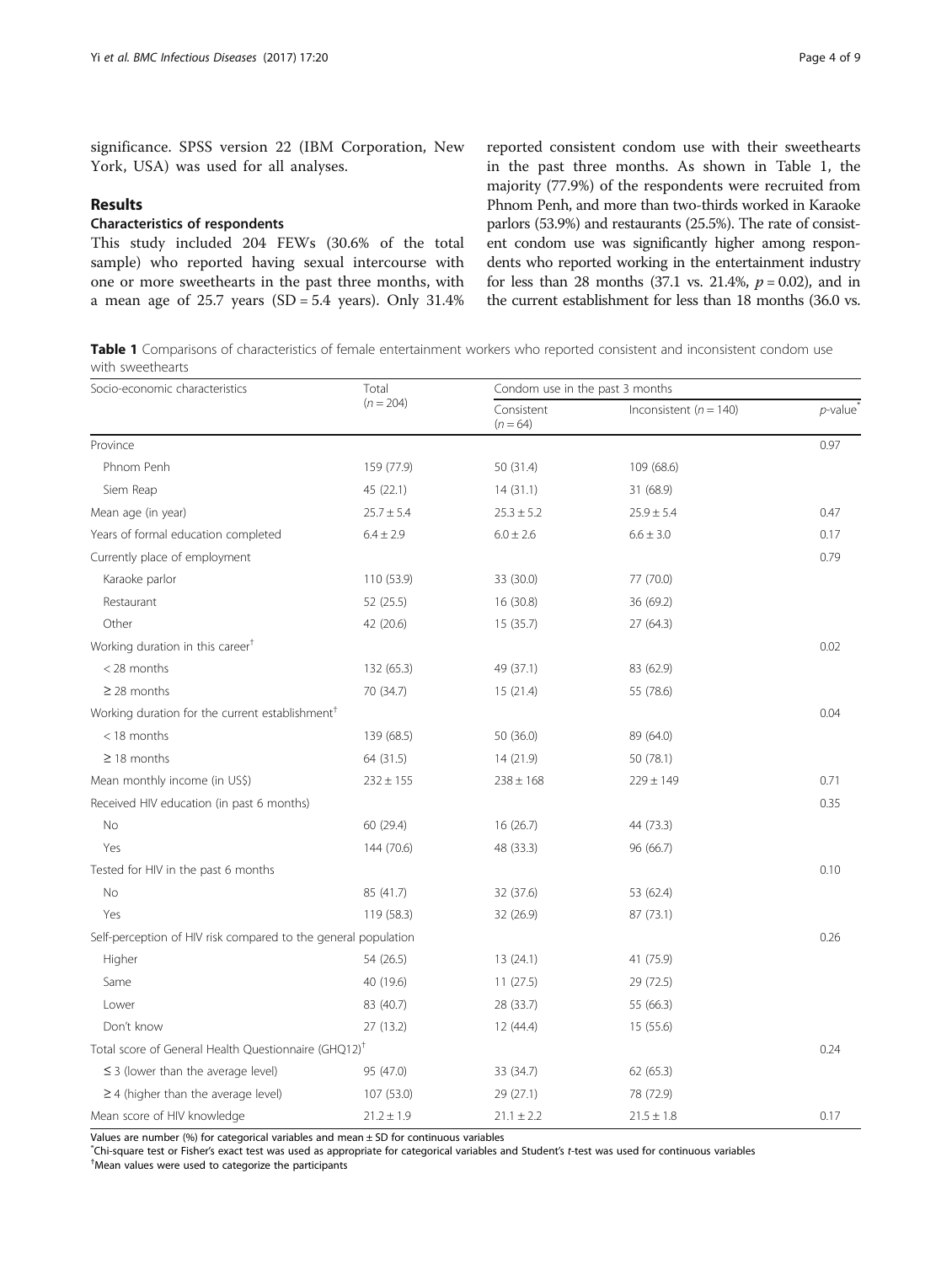21.9%,  $p = 0.04$ ) compared to their comparison group. No significant differences were found in the comparisons of other socio-demographic characteristics, self-perception of HIV risk, mental health and levels of HIV knowledge.

#### Substance use, sexual behaviors and SRH

Comparisons of substance use, sexual behaviors and SRH among respondents who reported consistent and inconsistent condom use with one or more sweethearts in the past three months are shown in Table 2. The average amount of alcohol consumed per day was significantly higher among respondents who reported inconsistent condom use  $(mean = 10.3 cans/glasses, SD = 12.2) than$ among those who reported consistent condom use (mean = 7.0 cans/glasses,  $SD = 7.9$ ) with sweethearts ( $p = 0.03$ ). Respondents who reported consistent condom use with sweethearts were significantly more likely to report

consistent condom use with clients in the past three months (88.5 vs. 64.4%,  $p = 0.02$ ). Regarding contraceptive use, respondents who reported consistent condom use with sweethearts were significantly more likely to report current use of a modern contraceptive method (71.9 vs. 48.2%,  $p = 0.002$ ), and using condoms as the main contraceptive method (87.2 vs. 32.8%,  $p < 0.001$ ). Moreover, respondents who reported consistent condom use with sweethearts were significantly more likely to report having received some form of SRH education in the past six months (70.3% vs. 57.6%,  $p = 0.04$ ).

# Results of multivariate analyses

Table [3](#page-5-0) shows factors that remained significantly associated with inconsistent condom use with sweethearts in the past three months after controlling for other covariates in a multivariate logistic regression model. Respondents who reported inconsistent condom use with

Table 2 Comparisons of substance use, sexual behaviors and SRH among FEWs who reported consistent and inconsistent condom use with sweethearts

|                                                  | Total<br>$(n = 204)$ | Condom use in the past 3 months |                            |            |  |
|--------------------------------------------------|----------------------|---------------------------------|----------------------------|------------|--|
|                                                  |                      | Consistent ( $n = 64$ )         | Inconsistent ( $n = 140$ ) | $p$ -value |  |
| Substance use in the past 3 months               |                      |                                 |                            |            |  |
| Drunk at least a full glass of alcohol           | 193 (94.6)           | 59 (92.2)                       | 134 (95.7)                 | 0.30       |  |
| Mean number of days getting drunk in past month  | $23.0 \pm 11.0$      | $23.4 \pm 10.6$                 | $22.8 \pm 10.6$            | 0.75       |  |
| Mean amount of alcohol per day (cans, glasses)   | $8.0 \pm 9.5$        | $7.0 \pm 7.9$                   | $10.3 \pm 12.2$            | 0.03       |  |
| Self-perception of level of alcohol drinking     |                      |                                 |                            | 0.40       |  |
| Non-drinkers                                     | 16(8.3)              | 5(8.5)                          | 11(8.2)                    |            |  |
| Social drinkers <sup>†</sup>                     | 159 (82.4)           | 46 (78.0)                       | 113 (84.3)                 |            |  |
| Heavy drinkers <sup>#</sup>                      | 18 (9.3)             | 8(13.6)                         | 10(7.5)                    |            |  |
| Used any kinds of illicit drugs                  | 9(4.4)               | 1(1.6)                          | 8(5.7)                     | 0.18       |  |
| Sexual behaviors in the past 3 months            |                      |                                 |                            |            |  |
| Mean number of sex partners                      | $4.6 \pm 8.4$        | $5.4 \pm 9.7$                   | $4.1 \pm 7.8$              | 0.31       |  |
| Had sex with clients in exchange for money/gifts | 68 (34.2)            | 23 (37.7)                       | 45 (32.6)                  | 0.49       |  |
| Mean number of clients                           | $3.9 \pm 4.5$        | $4.0 \pm 6.2$                   | $3.7 \pm 3.4$              | 0.79       |  |
| Able to find condom when needed                  | 162 (79.4)           | 53 (82.8)                       | 109 (77.9)                 | 0.42       |  |
| Always used condom with clients                  | 52 (72.2)            | 20 (88.5)                       | 29 (64.4)                  | 0.02       |  |
| Sexual reproductive health                       |                      |                                 |                            |            |  |
| Currently using a contraceptive method           | 113 (55.7)           | 46 (71.9)                       | 67 (48.2)                  | 0.002      |  |
| Type of contraceptive method being used          |                      |                                 |                            | < 0.001    |  |
| Pills                                            | 22 (19.8)            | 4(8.5)                          | 18(28.1)                   |            |  |
| Condom                                           | 62 (55.9)            | 41 (87.2)                       | 21 (32.8)                  |            |  |
| Other (injection, IUD, implant, natural)         | 27(24.3)             | 2(4.3)                          | 25 (39.1)                  |            |  |
| Received SRH education in the past 6 months      | 125 (61.6)           | 45 (70.3)                       | 80 (57.6)                  | 0.04       |  |
| Diagnosed with an STI in the past 6 months       | 52 (25.5)            | 14 (21.9)                       | 38 (27.1)                  | 0.42       |  |
| Had an abortion in the past 12 months            | 53 (26.0)            | 12 (18.8)                       | 41 (29.3)                  | 0.11       |  |

Values are number (%) for categorical variables and mean  $\pm$  SD for continuous variables

Abbreviations: FEWs female entertainment workers, IUD intrauterine devices SRH sexual and reproductive health, STI sexually transmitted infection

Chi-square test or Fisher's exact test was used as appropriate for categorical variables and Student'<sup>s</sup> <sup>t</sup>-test was used for continuous variables †

tisocial drinkers' were defined as people who drink alcohol chiefly on social occasions and only in moderate quantities

'Heavy drinkers' were defined as men who drink more than 15 drinks or women who drink more than eight drinks in a week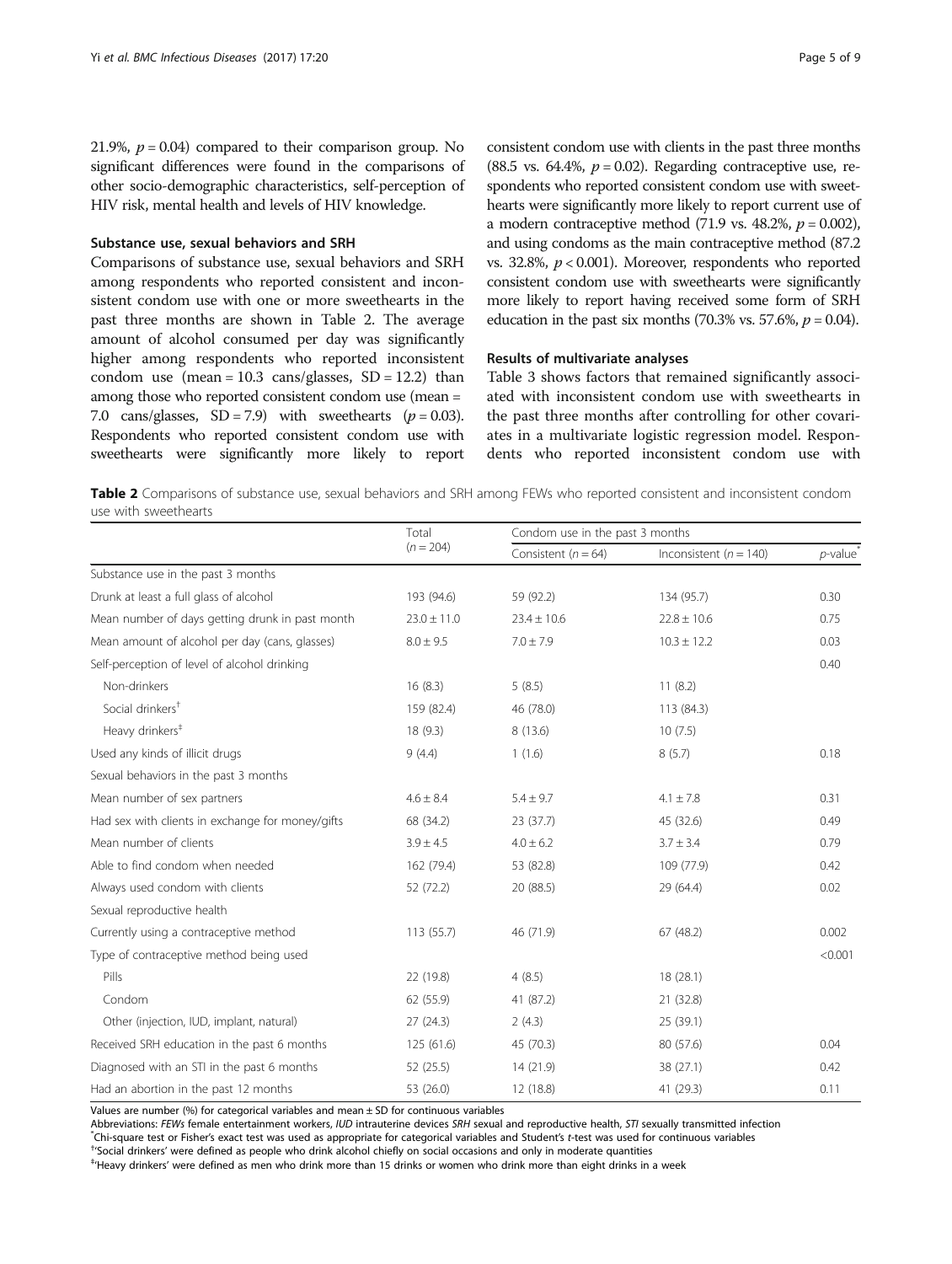<span id="page-5-0"></span>Table 3 Factors associated with inconsistent condom use with sweethearts among FEWs in multiple logistic regression model

| Variables in the final model <sup>*</sup>                                 | Inconsistent condom use in<br>the past 3 months |                 |  |  |  |  |
|---------------------------------------------------------------------------|-------------------------------------------------|-----------------|--|--|--|--|
|                                                                           | AOR (95% CI)                                    | <i>p</i> -value |  |  |  |  |
| Received sexual and reproductive health education<br>in the past 6 months |                                                 |                 |  |  |  |  |
| Nο                                                                        | Reference                                       |                 |  |  |  |  |
| Yes                                                                       | $0.49(0.22 - 0.99)$                             |                 |  |  |  |  |
| Tested for HIV in the past 6 months                                       |                                                 | 0.03            |  |  |  |  |
| No                                                                        | Reference                                       |                 |  |  |  |  |
| Yes                                                                       | 2.19 (1.03-4.65)                                |                 |  |  |  |  |
| Higher amount of alcohol use per day<br>(past 3 months)                   | $1.29(1.01 - 1.99)$                             | 0.04            |  |  |  |  |
| Contraceptive method being currently used                                 |                                                 |                 |  |  |  |  |
| Condom                                                                    | Reference                                       |                 |  |  |  |  |
| Pills                                                                     | 4.46 (1.34–10.52)                               | 0.001           |  |  |  |  |

Other† 9.75 (2.07–9.86) <0.001 Abbreviations: AOR adjusted odds ratio, CI confidence interval, FEW female entertainment worker

\* Other variables in the model included education, working duration in the entertainment career and establishment, currently using a contraceptive method, condom use with clients and history of abortion

† Other included injection, intrauterine devices, implant, calendar and natural methods

sweethearts remained significantly less likely to report having received some form of SRH education (AOR = 0.49, 95% CI = 0.22–0.99), but more likely to report having been tested for HIV  $(AOR = 2.19, 95\% \text{ CI} = 1.03-4.65)$  in the past six months. They were significantly more likely to report having used higher amount of alcohol (AOR = 1.29, 95%  $CI = 1.01 - 1.99$  and currently using contraceptive methods other than condoms such as pills  $(AOR = 4.46,$ 95% CI = 1.34–10.52) or other methods (AOR = 9.75, 95%  $CI = 2.07 - 9.86$ .

# **Discussion**

In Cambodia, success in increasing condom use with commercial partners in key populations and significant reduction of HIV prevalence in the general population are attributed to the national level programmatic efforts made in the past decades. However, this study found that the rate of consistent condom use with sweethearts remains unacceptably low among FEWs (31.4% of those having sex with sweethearts in the past three months). This finding is in line with findings in several studies in other countries, which found that the rates of consistent condom use with regular, non-commercial partners are consistently lower than the rates in commercial relationships [\[30, 31\]](#page-8-0). In this situation, partners of FEWs may potentially become a bridging population for HIV/STI transmission [[12](#page-7-0), [13\]](#page-7-0). Inconsistent condom use with sweethearts among FEWs could increase the HIV prevalence among the general

population since their sweethearts may also have partners in the general population with whom they may not use condoms. Research shows that some Cambodian FEWs did not use condoms with clients for extra pay or by coercion [\[4](#page-7-0)]. Our findings of the factors associated with inconsistent condom use among FEWs fill in the gaps in the literature on sexual behaviors among FEWs in Cambodia, a high-risk population with complex relationships and sexual behaviors.

The successful decline in HIV prevalence in the Cambodian general population from 2.0% in 1998 to 0.6% in 2013 is widely attributed to the 100% Condom Use Program (CUP). The 100% CUP targets brothels as primary risk environments for HIV through multi-sector engagement and mobilization of local authorities, health workers, brothel owners, sex workers and community health workers to promote universal condom use and routine HIV and STI testing. The criminalization of sex work and brothels in 2008 has reversed some of the gains of the successful 100% CUP that was scaled up throughout Southeast Asia in the 1990s; new strategies are therefore urgently needed to address a persistent epidemic in sub-populations of women engaging in transactional sex [[1\]](#page-7-0). The illegalization of sex work has made the 100% CUP approach infeasible because it entails explicit recognition of sex work by venues (brothels, massage parlors, karaoke bars, etc.), their managers and workers. As a result, sex work in Cambodia has transitioned to indirect transactional sex relationships known as entertainment work.

The finding that FEWs who had not received any form of HIV and SRH education were significantly more likely to report inconsistent condom use may reflect the effectiveness of education campaigns performed by outreach workers in community-based HIV/SRH integration programs in Cambodia such as the SAHACOM project [[32\]](#page-8-0). Several satisfactory changes have been reported in the impact evaluation study of the SAHACOM; however, challenges remained in improving and sustaining the rates of consistent condom use, particularly in regular and non-commercial relationships [[32\]](#page-8-0). Tailored education programs are required to respond to the needs of FEWs and their sweethearts.

In the SAHACOM project, where FEWs in this study were recruited, outreach workers led much of the project activities. Project activities included: (1) outreach sessions with FEWs at entertainment venues, which were led by trained peer outreach workers who used behavior change communication techniques to promote healthy sexual behaviors including condom use, HIV/ STI testing, contraceptive use and other health services; (2) outreach workers offering workplace-based counseling and finger-prick HIV and STI testing to FEWs; case management including referrals for treatment at health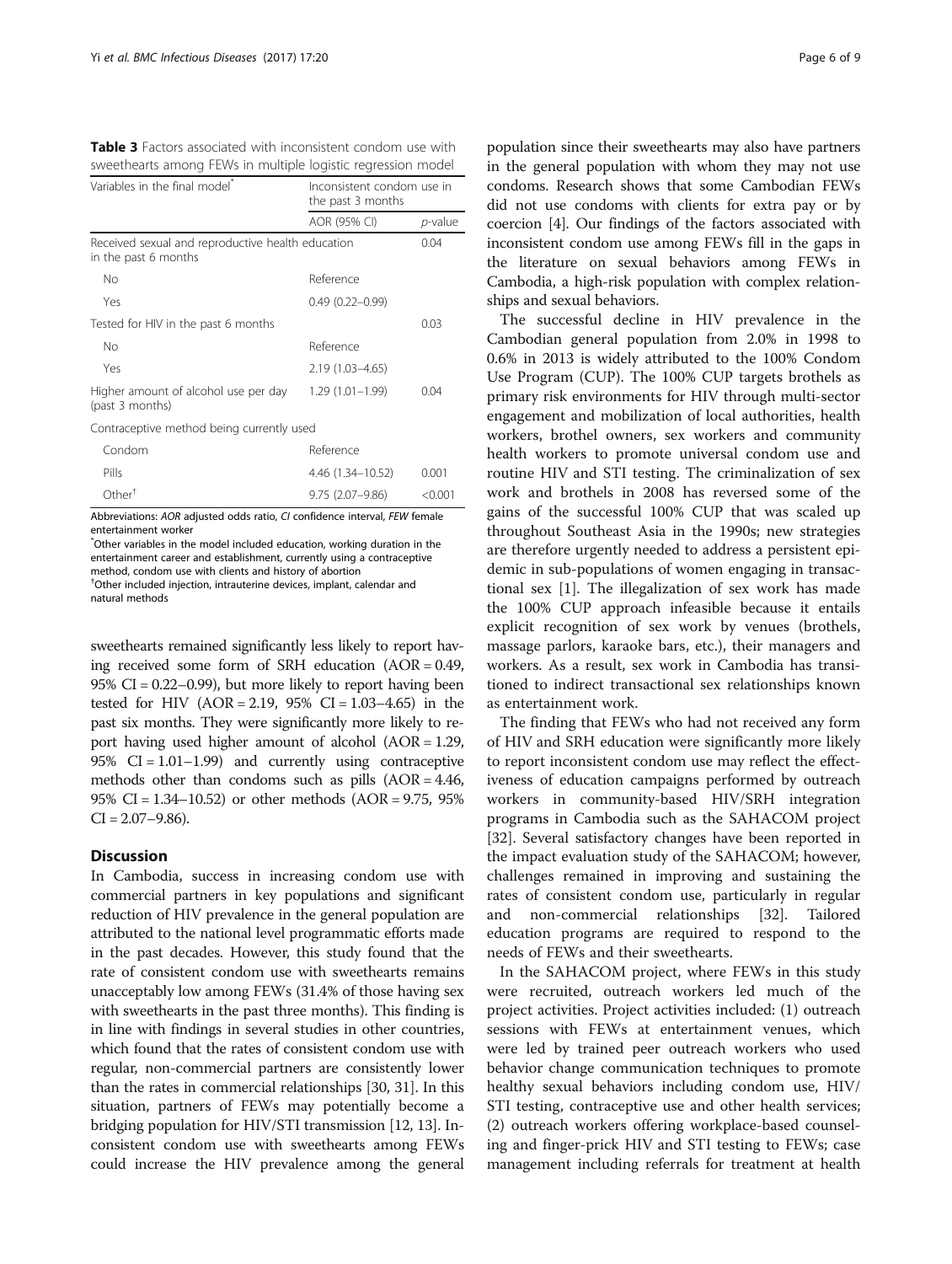facilities and (3) access to vocational centers for those seeking to pursue new professions.

We found that inconsistent condom users were more likely to report having been tested for HIV in the past six months. This finding may be supported by a number of health behavioral theories, including Protection Motivation Theory [[33\]](#page-8-0) and Health Belief Model [\[34](#page-8-0)], which view risk perception as an important determinant of healthcare seeking behaviors. FEWs who are involved in unprotected sex may choose to undergo HIV testing because of their perception of the risk they are involved, and they get HIV testing to confirm or rule out the possibility of the transmission. However, as shown in Table [1,](#page-3-0) HIV risk perception was not significantly associated with condom use with sweethearts among FEWs in this study, although the proportion of FEWs who perceived that their HIV risk was higher than that of the general population was higher among inconsistent condom users (20.3 vs. 29.3%). Moreover, our separate analysis of the same study sample did not find a significant association between HIV risk perception and HIV testing [\[35\]](#page-8-0). A study in China found that FSWs who had used HIV or STI services were more likely to use condoms consistently during commercial sex [[18](#page-7-0)].

In this study, FEWs who used contraceptive methods other than condoms such as pills, injection, intrauterine devices, implant or natural methods were more likely to be involved in inconsistent condom use with sweethearts than those who used condoms as the main contraceptive method. The use of non-barrier contraception was also associated with inconsistent condom use with noncommercial partners among FSWs in Bolivia [[17](#page-7-0)] and Swaziland [\[36\]](#page-8-0). Such practices may put FEWs at great risk for HIV and STI acquisition and transmission. This finding also underscores a challenging dilemma in HIV prevention where condom use is the most effective prevention method for HIV and STIs, yet women who opt to use highly effective contraceptive methods are less likely to use condoms. It also highlights the importance of programmatic promotion of dual protection method, using condoms in conjunction with other modern contraceptive methods that may increase protection against both HIV and unwanted pregnancies [\[36](#page-8-0), [37](#page-8-0)]. However, consistent condom use remains the most feasible and effective dual protection strategy [\[17](#page-7-0), [36](#page-8-0)].

We also found that the average amount of alcohol use per day in the past three months was high among FEWs, and the high alcohol consumption was significantly correlated with inconsistent condom use with sweethearts. This finding is in line with a Chinese study that highlighted heavy alcohol drinking among FSWs and its association with inconsistent condom use with both commercial and non-commercial partners [[15](#page-7-0)]. Similarly, a Ugandan study unveiled that high alcohol use among FSWs was linked with unprotected sex with clients [[16\]](#page-7-0). Therefore, alcohol use mitigation should be integrated into HIV prevention programs with FEWs. Further, given that alcohol drinking for many FEWs is job-related, alcohol consumption in entertainment establishments should be reckoned as an "occupational hazard" that warrants regular screening and intervention.

This study has some limitations. First, the self-reported measures may limit our findings through inherent biases, including both underreporting and over-reporting. Given the Cambodian cultural norms, it is likely that risky sexual behaviors and substance use among FEWs in this study were underreported [[38](#page-8-0)]. Second, we included only FEWs from two provinces where the SAHACOM, a comprehensive community-based HIV/SRH integrated project, has been implemented for FEWs since 2009. In such condition, the levels of HIV risk and behaviors among FEWs in this study may not represent the situation of the general FEW population in other areas of Cambodia. The final limitation concerns the cross-sectional design of the study that did not allow us to draw causal relationships between the variables.

## Conclusions

Our findings highlight the low rate of consistent condom use in romantic relationships among FEWs. This situation puts FEWs at great risk for HIV and STI acquisition and transmission. In Cambodia, extensive progress has been made in the implementation of structural community-based HIV interventions with service packages, specifically designed for key populations, including FEWs. Further efforts are needed in order to increase condom use with sweethearts among these vulnerable women by addressing the key factors, including improving access to HIV and SRH education. The detrimental effects of multiple, concurrent partnerships and inconsistent condom use with sweethearts should be emphasized in education sessions and materials, particularly for FEWs who use non-barrier contraceptive methods.

#### Abbreviations

AIDS: Acquired immunodeficiency syndrome; AOR: Adjusted odds ratio; ART: Antiretroviral therapy; C/PITC: Community/peer-initiated testing and counseling; CI: Confidence interval; CUP: Condom use program; FEWs: Female entertainment workers; FSWs: Female sex workers; GHQ: General Health Questionnaire; HIV: Human immunodeficiency virus; OR: Odds ratio; SAHACOM: Sustainable Action against HIV and AIDS in Communities; SD: Standard deviation; SRH: Sexual and reproductive health; STIs: Sexually transmitted infections

#### Acknowledgements

The authors thank all participants, implementing partners and KHANA staff who made this study and the SAHACOM project possible. The SAHACOM project was funded by the United States Agency for International Development (USAID). Disclaimer: Content of this paper is the responsibility of the authors and does not reflect the view of USAID or our respective institutions.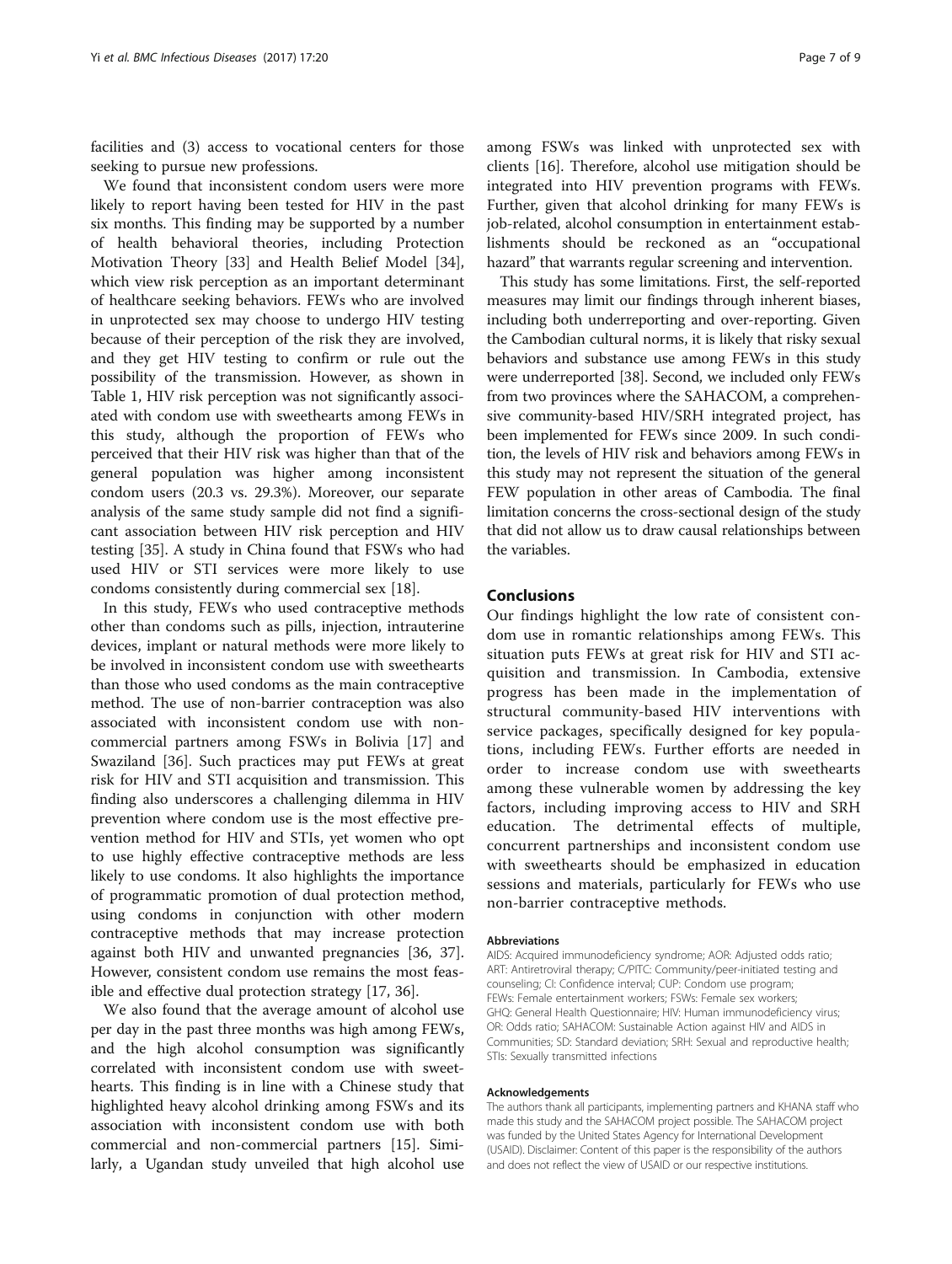### <span id="page-7-0"></span>Funding

This study was financially supported by the United States Agency for International Development (USAID).

#### Availability of data and materials

The data used for this study cannot be made available in the manuscript, the supplemental files or a public repository due to the ethical restriction stated in the agreement with the National Ethics Committee for Health Research. However, they can be accessed upon request from the Principal Investigator (Dr. Siyan Yi) at siyan@doctor.com.

#### Authors' contributions

SY managed the literature review, designed the study, developed the research protocol, analyzed the data and prepared the manuscript. ST, PC and KP were responsible for data collection and data entry. ST, PC, KP, KC, CN and CB supported study design, protocol development and analyses of the study findings. All authors read and approved the final manuscript.

#### Authors' information

SY (PhD) is Director of KHANA Center for Population Health Research, Cambodia and Adjunct Professor at Touro University California, the United States. ST (MA) is Research Manager; PC (MPH) and KP (MHSc) are Research Fellow; and CN (PhD) is Senior Research Advisor KHANA Center for Population Health Research, Cambodia. KC (MPH) is Deputy Chief of Party of HIV/AIDS Flagship Project at KHANA. CB (DrPH) is Assistant Professor and Director of Center for Global Health Research, Public Health Program, Touro University California, the United States.

#### Competing interests

The authors declare that they have no conflict of interests.

#### Consent for publication

Consent to publish was obtained from partcipants as stated in informed consent form.

#### Ethics approval and consent to participate

This study was approved by the National Ethics Committee for Health Research of the Ministry of Health, Cambodia (Reference no. 082NECHR). A written informed consent was obtained from each participant. Confidentiality and privacy of the participants were strictly protected.

#### Author details

<sup>1</sup>KHANA Center for Population Health Research, No. 33, Street 71, Tonle Bassac, Chamkar Mon, Phnom Penh, Cambodia. <sup>2</sup>Center for Global Health Research, Public Health Program, Touro University California, Vallejo, USA. 3 HIV/AIDS Flagship Project, KHANA, Phnom Penh, Cambodia.

#### Received: 22 October 2015 Accepted: 8 December 2016 Published online: 05 January 2017

#### References

- 1. International Labor Organization (ILO). Cambodia addressing HIV vulnerabilities of indirect sex workers during the financial crisis: Situation analysis, strategies and entry points for HIV/AIDS workplace education. Bangkok: ILO; 2011.
- 2. Ministry of Justice. Law on suppression of human trafficking and sexual exploitation 2008. Phnom Penh: Ministry of Justice; 2011.
- Yi S, Tuot S, Yung K, Kim S, Chhea C, Saphonn V. Factors associated with risky sexual behavior among unmarried most-at-risk young people in Cambodia. Am J Public Health Res. 2014;2:211–20.
- 4. Ministry of Education, Youth and Sport (MoEYS). Examining Life Experiences and HIV Risks of Young Entertainment Workers in Four Cambodian Cities. Phnom Penh: MoEYS; 2012.
- 5. Sopheab H, Tuot S, Chhea C, Gorbach P. Characteristics, risk behaviors and factors associated with abortion among female entertainment workers in Cambodia. Reprod Health. 2015;12:82.
- 6. Chhea C, Saphonn V. Report on Estimation and Projections on HIV/AIDS in Cambodia 2010–2015. Phnom Penh: National Center for HIV/AIDS, Dermatology and STD; 2011.
- 7. National Center for HIV/AIDS, Dermatology and STD (NCHADS). Standard Operating Procedure (SOP) for Boosted Continuum of Prevention to Care

and Treatment for Most at Risk Populations in Cambodia. Phnom Penh: Ministry of Health; 2013.

- 8. FHI 360 Cambodia. Program Review: Providing HIV/AIDS Prevention and Care for Entertainment Workers (Reporting Period: October 2008–June 2010). Phnom Penh: FHI 360 Cambodia; 2011.
- 9. Vun MC, Fujita M, Rathavy T, Eang MT, Sopheap S, Sovannarith S, et al. Achieving universal access and moving towards elimination of new HIV infections in Cambodia. J Int AIDS Soc. 2014;17:18905.
- 10. Couture MC, Sansothy N, Sapphon V, Phal S, Sichan K, Stein E, et al. Young women engaged in sex work in Phnom Penh, Cambodia, have high incidence of HIV and sexually transmitted infections, and amphetaminetype stimulant use: new challenges to HIV prevention and risk. Sex Transm Dis. 2011;38:33–9.
- 11. Heng S, Tuot S. Mid-term review of the sustainable action against HIV and AIDS in communities (SAHACOM). Phnom Penh: KHANA; 2013.
- 12. Yi S, Tuot S, Chhoun P, Brody C, Tith K, Oum S. The impact of a communitybased HIV and sexual reproductive health program on sexual and healthcare-seeking behaviors of female entertainment workers in Cambodia. BMC Infect Dis. 2015;15:221.
- 13. Yi S, Tuot S, Chhoun P, Dyla PK, Tith K, Brody C. Factors associated with induced abortion among female entertainment workers: A cross-sectional study in Cambodia. BMJ Open. 2015;5:e007947.
- 14. Zhao J, Song F, Ren S, Wang Y, Wang L, Liu W, et al. Predictors of condom use behaviors based on the Health Belief Model (HBM) among female sex workers: a cross-sectional study in Hubei Province. China PLoS One. 2012;7:e49542.
- 15. Chen Y, Li X, Zhang C, Hong Y, Zhou Y, Liu W. Alcohol use and sexual risks: use of the Alcohol Use Disorders Identification Test (AUDIT) among female sex workers in China. Health Care Women Int. 2013;34:122–38.
- 16. Bukenya J, Vandepitte J, Kwikiriza M, Weiss HA, Hayes R, Grosskurth H. Condom use among female sex workers in Uganda. AIDS Care. 2013;25:767–74.
- 17. Yam EA, Tinajeros F, Revollo R, Richmond K, Kerrigan DL, Garcia SG. Contraception and condom use among Bolivian female sex workers: relationship-specific associations between disease prevention and family planning behaviors. Health Care Women Int. 2013;34:249–62.
- 18. Gu J, Bai Y, Lau JT, Hao Y, Cheng Y, Zhou R, et al. Social environmental factors and condom use among female injection drug users who are sex workers in China. AIDS Behav. 2014;18:S181–91.
- 19. Aho J, Koushik A, Rashed S. Reasons for inconsistent condom use among female sex workers: need for integrated reproductive and prevention services. World Health Popul. 2013;14:5–13.
- 20. Deering KN, Bhattacharjee P, Bradley J, Moses SS, Shannon K, Shaw SY, et al. Condom use within non-commercial partnerships of female sex workers in southern India. BMC Public Health. 2011;11:S11.
- 21. National Institute of Public Health, National Institute of Statistics and ORC Macro. Cambodia Demographic and Health Survey 2010. Phnom Penh and Calverton: National Institute of Public Health, National Institute of Statistics, and ORC Macro; 2010.
- 22. Yi S, Poudel KC, Yasuoka J, Ichikawa M, Tan V, Jimba M. Influencing factors for seeking HIV voluntary counseling and testing among tuberculosis patients in Cambodia. AIDS Care. 2009;21:529–34.
- 23. Yi S, Poudel KC, Yasuoka J, Palmer PH, Yi S, Jimba M. Role of risk and protective factors in risky sexual behavior among high school students in Cambodia. BMC Public Health. 2010;10:477.
- 24. Yi S, Poudel KC, Yasuoka J, Palmer PH, Yi S, Jimba M. Risk vs. protective factors for substance use among adolescents in Cambodia. J Subst Use. 2011;16:14–26.
- 25. Goldberg DP. The detection of psychiatric illness by questionnaire: A technique for identification and assessment of non-psychotic psychiatric illness. London: Oxford University Press; 1972.
- 26. Goldberg DP, Williams P. A user's guide to the General Health Questionnaire. Winsor: NFER-Nelson; 1988.
- 27. Goldberg DP, Oldehinkel T, Ormel J. Why GHQ threshold varies from one place to another. Psychol Med. 1998;28:915–21.
- 28. Carey MP, Schroder KE. Development and psychometric evaluation of the brief HIV Knowledge Questionnaire. AIDS Educ Prev. 2002;14:172–82.
- 29. Family Health International (FHI). Behavioral Surveillance Surveys (BSS), Guidelines for repeated behavioral surveys in populations at risk of HIV: Chapter 5: Weighting in multi-stage sampling. Washington: FHI; 2000.